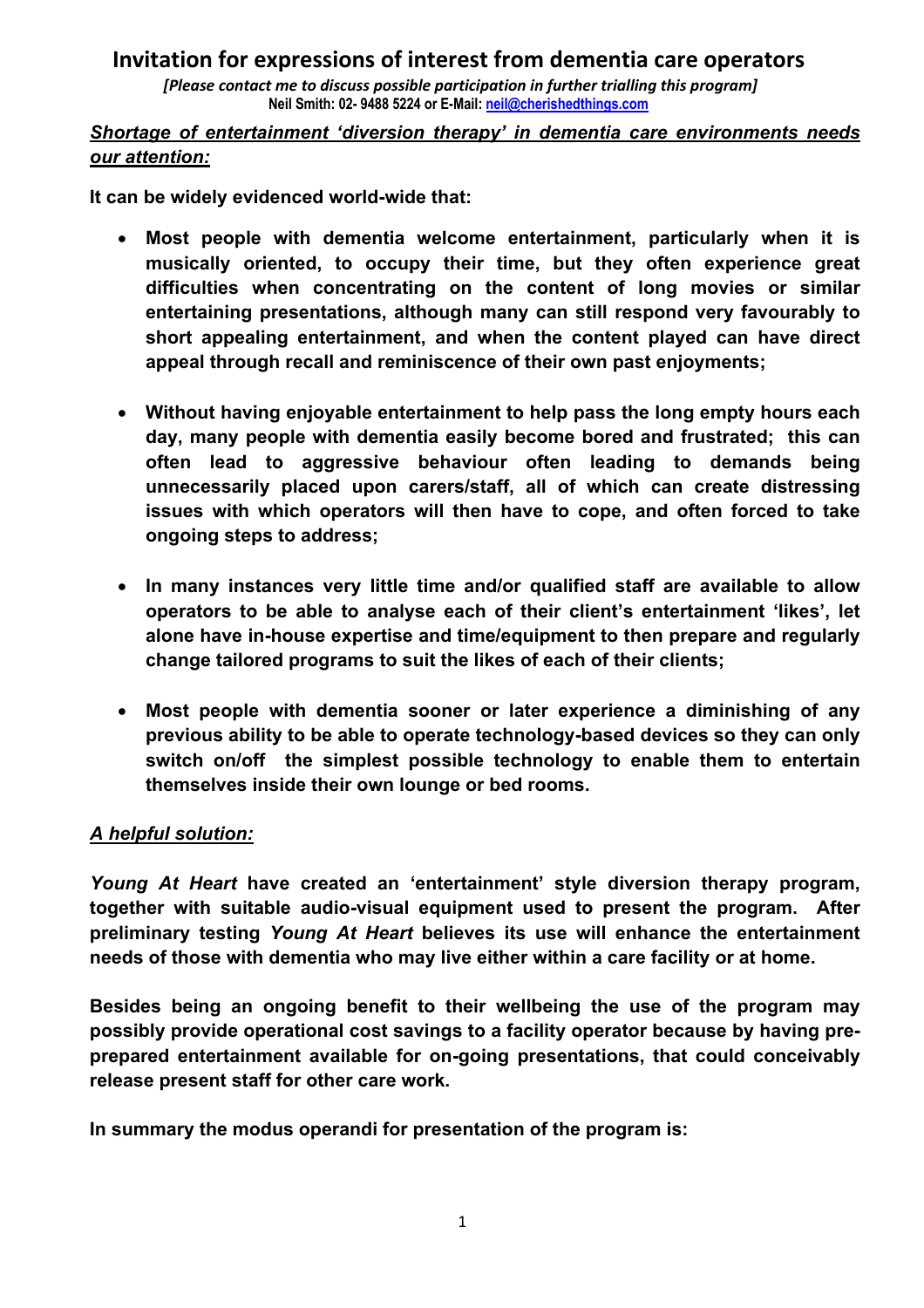*[Please contact me to discuss possible participation in further trialling this program]* **Neil Smith: 02- 9488 5224 or E-Mail: neil@cherishedthings.com**

- **the 'likes' and 'dislikes' of each person with dementia are made and noted; this is conducted either in audience environments or by individually 'one-on-one' contacts;**
- **a special long play program is then made up for each person; this consists only of the types of 'likes' without inclusion of any 'dislikes';**
- **the home or room of each person is provided with a small easy to operate audio-visual playing device;**
- **the pre-prepared long play program is inserted into the device to allow playback at will.**

### *Technology involved:*

**The technology used in the home player allows only very limited remote control to prevent confusion so that the unit can just be easily switched on and off. The volume can only be reduced from a maximum pre-set level to assure others nearby cannot be disturbed. Only small effective high fidelity speakers are used to produce fine quality bass sound at low volume to avoid a 'tinny' sound. Sound is linked to a 39cm viewing screen which also responds to the instant on-off switching without pop-up distractions. Whenever the device is switched back on it picks up and resumes play from the last played segment of the person's entertainment program.**

**Overall it is easy for any person to operate whenever they feel like viewing and listening to their own enjoyably mind-occupying entertainment inside their own homes.**

**The device is approximately 65cm long x 20cm high x 25cm deep with components locked inside a case so that preset controls cannot be altered. It would fit easily on a small table and would look like this prototype:**



### *Details of the process used to establish the 'likes' and 'dislikes' of each person by audience mode:*

**To understand and make record of each person with dementia's current likes and dislikes, which of course enables establishment of what each likes to enjoy viewing and hearing inside their rooms, a professionally prepared analysis is conducted weekly under a 12 months schedule presenting 780 clips in weekly presentations of 15 clips:**

• **within an audience forum session attended by those with dementia, with their family members encouraged to attend where possible and promoting audience**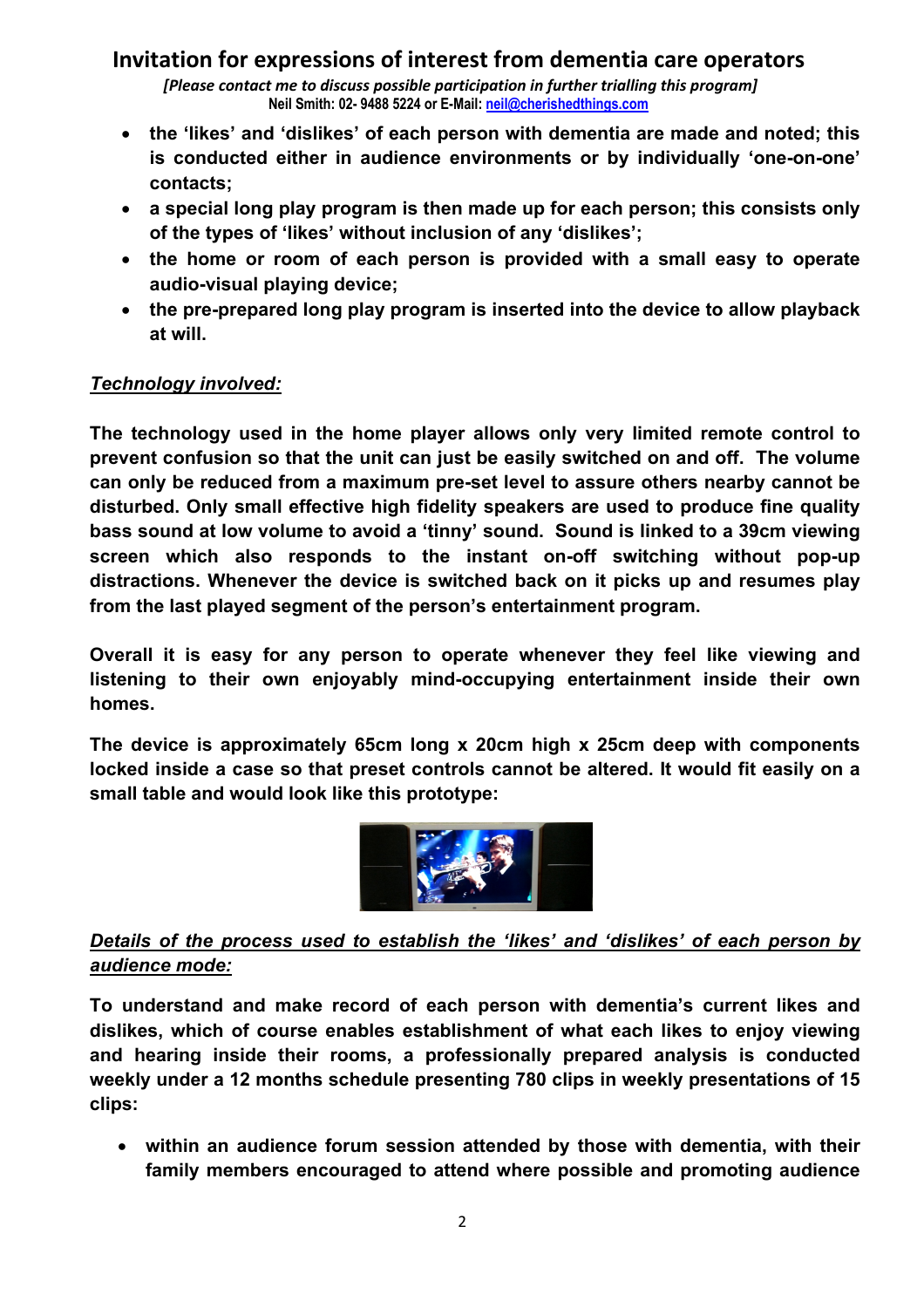*[Please contact me to discuss possible participation in further trialling this program]* **Neil Smith: 02- 9488 5224 or E-Mail: neil@cherishedthings.com**

**involvement to encourage open discussions on common likes and dislikes, and also allows other 'wants' recalled to be aired between attendees.**

- **this presentation would be conducted within the operator's facility's meeting room using a standard HDMI input within a facilities' own large screen TV monitor to link the facilitator's computer-input program.**
- **each weekly session lasts about one hour, although a session may take longer depending on interest levels. Two trained facilitators present a pre-prepared variety of carefully selected types of short [i.e. each is usually of 2 to 4 minutes duration] and widely differing entertaining audio-visual 'clips'.**
- **as an example: one weekly program's 'index' screen looks like this.** *[The facilitator clicks on each picture to then play the chosen clip so that the reactions of each client to each clip played can then noted by a facilitator] Note:*  **a special Christmas and Easter program selection is also included.**



• **In total 15 chosen classifications of differing entertainment types have been preselected by their relativity to span the 1930s through to the 1990s to reflect capture-windows of past memories of the bulk of people now with dementia, often in their 70s to 90s plus. These broadly cover:** *dancers, singers/groups, movies/stars, funny cartoons, travel, different countries, all sorts of animals, spiritually uplifting, illusions/magic, history/heritage, cars/boats/trains/aircraft, different skills, talented performers, jazz/bands, patriotic***.** 

# *Details of the process used to establish the 'likes' and 'dislikes' of each person by 'one-on-one' mode:*

**Carers and family members, who often provide the needed care, may prefer to use a one-on-one approach to see what can be recalled and liked. This prototyped device**